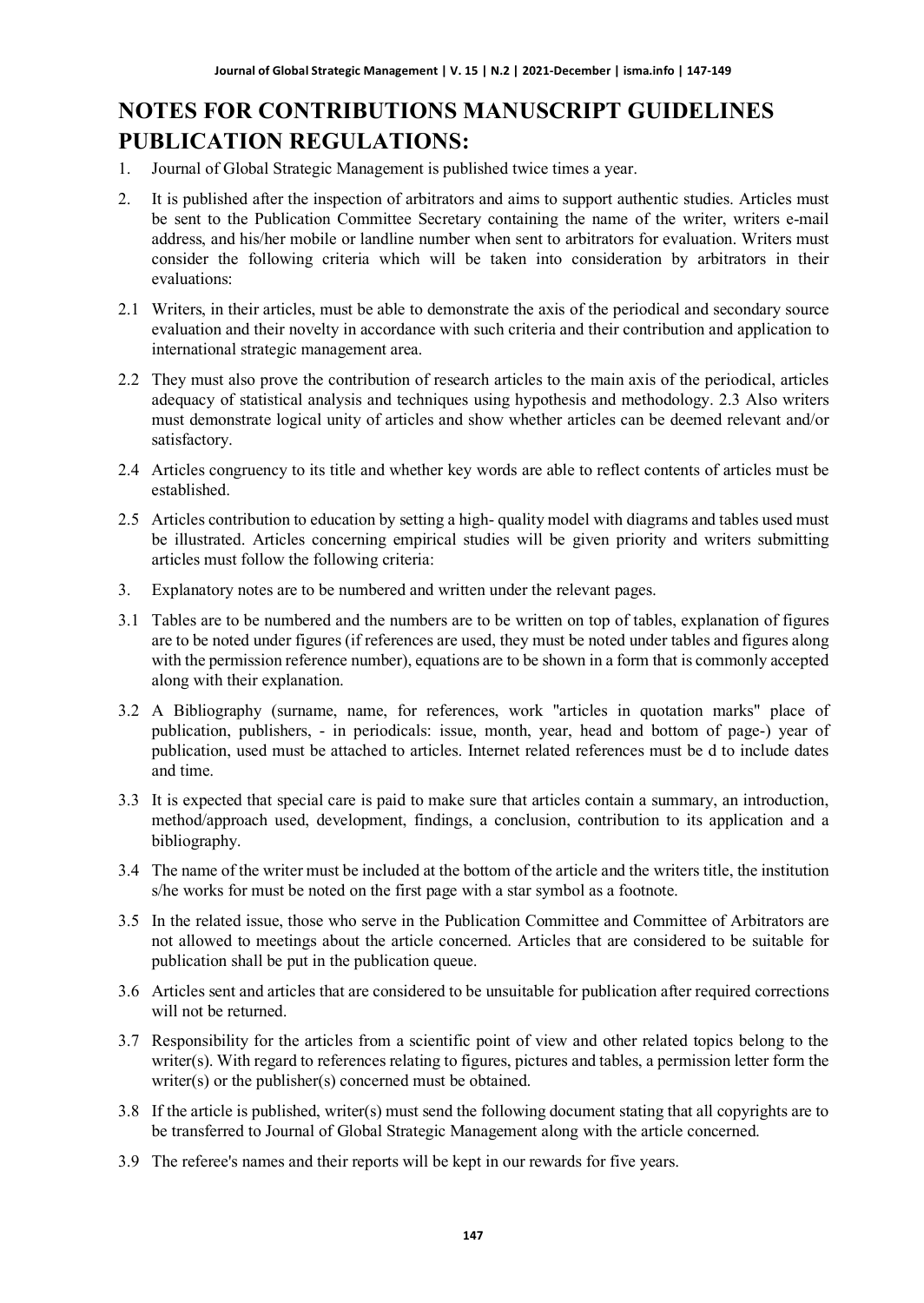#### **Journal of Global Strategic Management | V. 15 | N.2 | 2021-December | isma.info | 147-149**

3.10 JGSM requires an Open Researcher and Contributor ID(ORCID) for all authors.To create an ORCID,please visit :https://orcid.org/oauth/singin.The author will need a registered ORCID inorder to submit a manuscript or review a prof in this journal.

# **MANUSCRIPT GUIDELINES**

## **Base Font**

The paper should be typed Times New Roman with Point Size 10 and Single-spaced. A space should be between each paragraph.

#### **Margins**

Set your margins as follows:

Left Margin:3 cm Right Margin:3 cm

Top Margin:3 cm Bottom Margin:2,50 cm

## **Title**

The title should be in all capital letters, boldface, "SIZE 20" and centered at the top of the first page. The author(s) and affiliations(s) must be right-justified , bold face, "SIZE 14" and single-spaced, beginning on the second line below the title. Do not use titles such as Dr. or Assistant Professor. etc.

#### **Abstract**

On the second line following the author(s) and affiliation(s), the word abstract must be left-justified and typed in all capital letters boldface with the "SIZE 14". The text of the abstract should be italicized and not more than 500 words and 3-5 keywords must be included.

## **ABSTRACT**

The main object of this paper

## **Body**

The body of the paper following the abstract should be single-space, and both left and right justified. Microsoft Word calls this "Justify".

First-level headings must be left-justified, boldface and in all capital letters with the "SIZE14" (Following the abstract, include a first level heading before the first paragraph of the body of the paper to clearly separate the two).

# **INTRODUCTION**

Second -level headings should be flush with the left margin, bold face, "SIZE 14" and in upper and lower case letters (NOT all caps).

# **Strategic Decision Making**

# **Exhibits And Appendices**

Exhibits may be included with each one appearing on a separate page. Exhibits should be typed as close as possible to the location they are cited. Headings should be centered, boldface, and capitalized above the exhibit. The size of the heading for each exhibit should be "SIZE 12".

# **EXIHIBIT 1**

Appendices should immediately follow the body of the paper and precede the references. The word appendix must be left-justified above the appendix, in "SIZE 14", bold and caps.